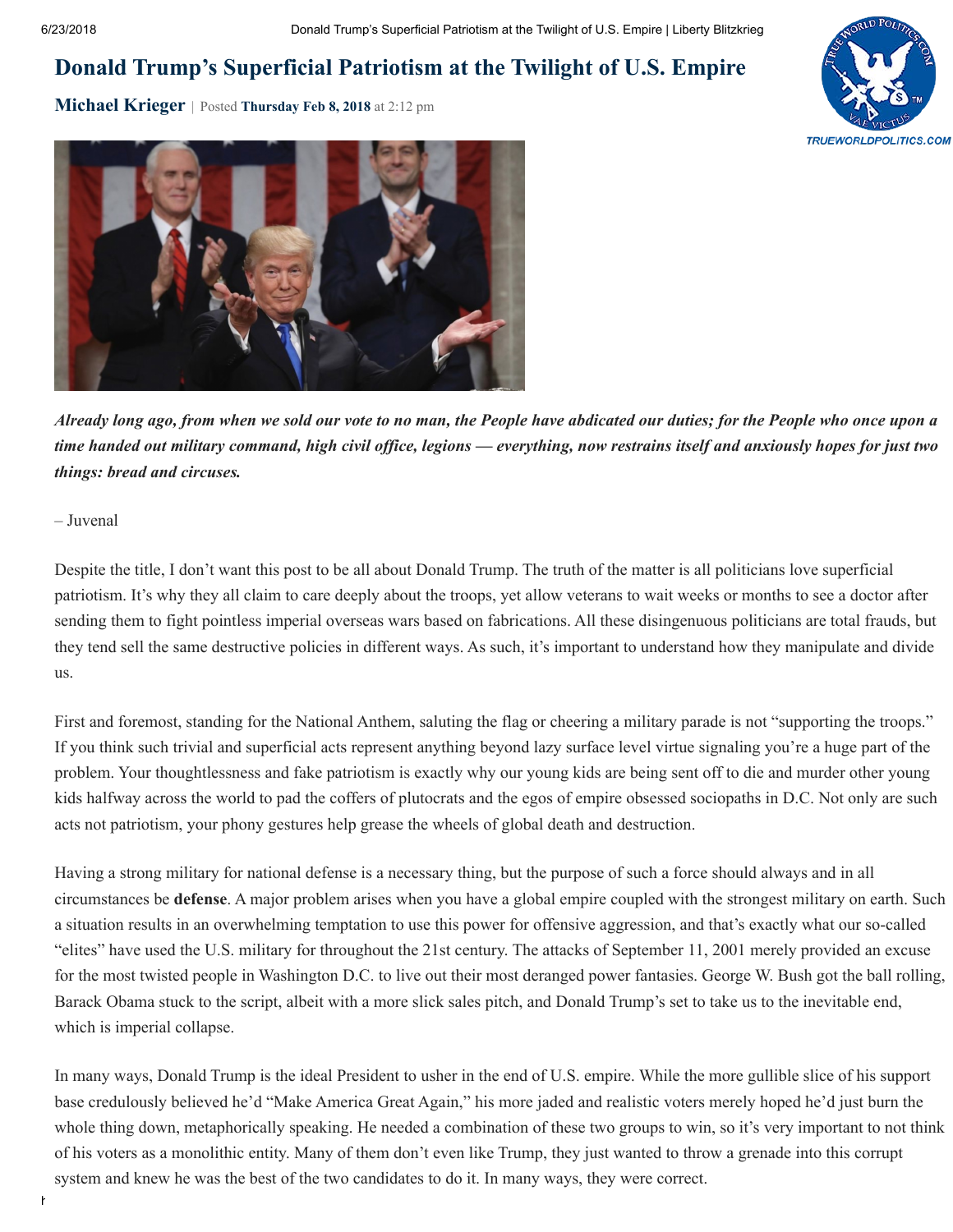#### 6/23/2018 Donald Trump's Superficial Patriotism at the Twilight of U.S. Empire | Liberty Blitzkrieg

They weren't correct because Trump meant anything he said on the campaign trail. He clearly didn't. It's obvious Trump loves Wall Street, after all, the first thing he did was surround himself with former Goldman Sachs partners. On foreign policy, he's embraced some of the most barbaric and despotic regimes on earth, such as Saudi Arabia, with the enthusiasm of a little boy with a grade school crush, and appears disturbingly eager to start a war with Iran. That said, Trump's Presidency's may still lead to the effect desired by many of his more cynical voters.

For example, things really are coming apart at the seams, largely due to the transparently hysterical and demented reaction of neocons and neoliberals to his election. This faux "resistance" movement is such an obvious superficial sham it's caused everyone with a somewhat functioning brain to recognize that **most of the dominant aspects of this culture are shams**. This realization is becoming harder and harder to deny, especially for younger generations. Which brings me to the next issue. Trump's military parade.

By now, I'm sure you've all heard about Trump's desire for a grand military parade. This longing was apparently inspired by a trip to that paragon of global military might, France, where he witnessed such a dazzling performance it committed him to bring such a spectacle back home.

### We [leaned](https://www.washingtonpost.com/politics/trumps-marching-orders-to-the-pentagon-plan-a-grand-military-parade/2018/02/06/9e19ca88-0b55-11e8-8b0d-891602206fb7_story.html) that:

*Surrounded by the military's highest-ranking officials, including Defense Secretary Jim Mattis and Joint Chiefs of Staff Chairman Gen. Joseph F. Dunford Jr., Trump's seemingly abstract desire for a parade was suddenly heard as a presidential directive, the officials said.*

*"The marching orders were: I want a parade like the one in France," said a military official who spoke on the condition of anonymity because the planning discussions are supposed to remain confidential. "This is being worked at the highest levels of the military."*

*The inspiration for Trump's push is last year's Bastille Day celebration in Paris, which the president attended as a guest of French President Emmanuel Macron. Trump was awestruck by the tableau of uniformed French troops marching down Avenue des Champs-Elysees with military tanks, armored vehicles, gun trucks and carriers — complete with fighter jets flying over the Arc de Triomphe and painting the sky with streaks of blue, white and red smoke for the colors of the French flag.*

*Aboard Air Force One en route home from Paris in July, aides said Trump told them that he was dazzled by the French display and that he wanted one at home.*

*It was still on his mind two months later when he met with Macron on the sidelines of the United Nations General Assembly in New York.*

*"It was one of the greatest parades I've ever seen," Trump told reporters. "It was two hours on the button, and it was military might, and I think a tremendous thing for France and for the spirit of France."*

### *Seated next to Macron, Trump added: "We're going to have to try to top it."*

If you think this sounds like the thought process of a two-year old, you're right, but there's more to it. For all his flaws, Trump is actually a very talented manipulator and salesman. This is why I was one of the first people to say we needed to take Trump